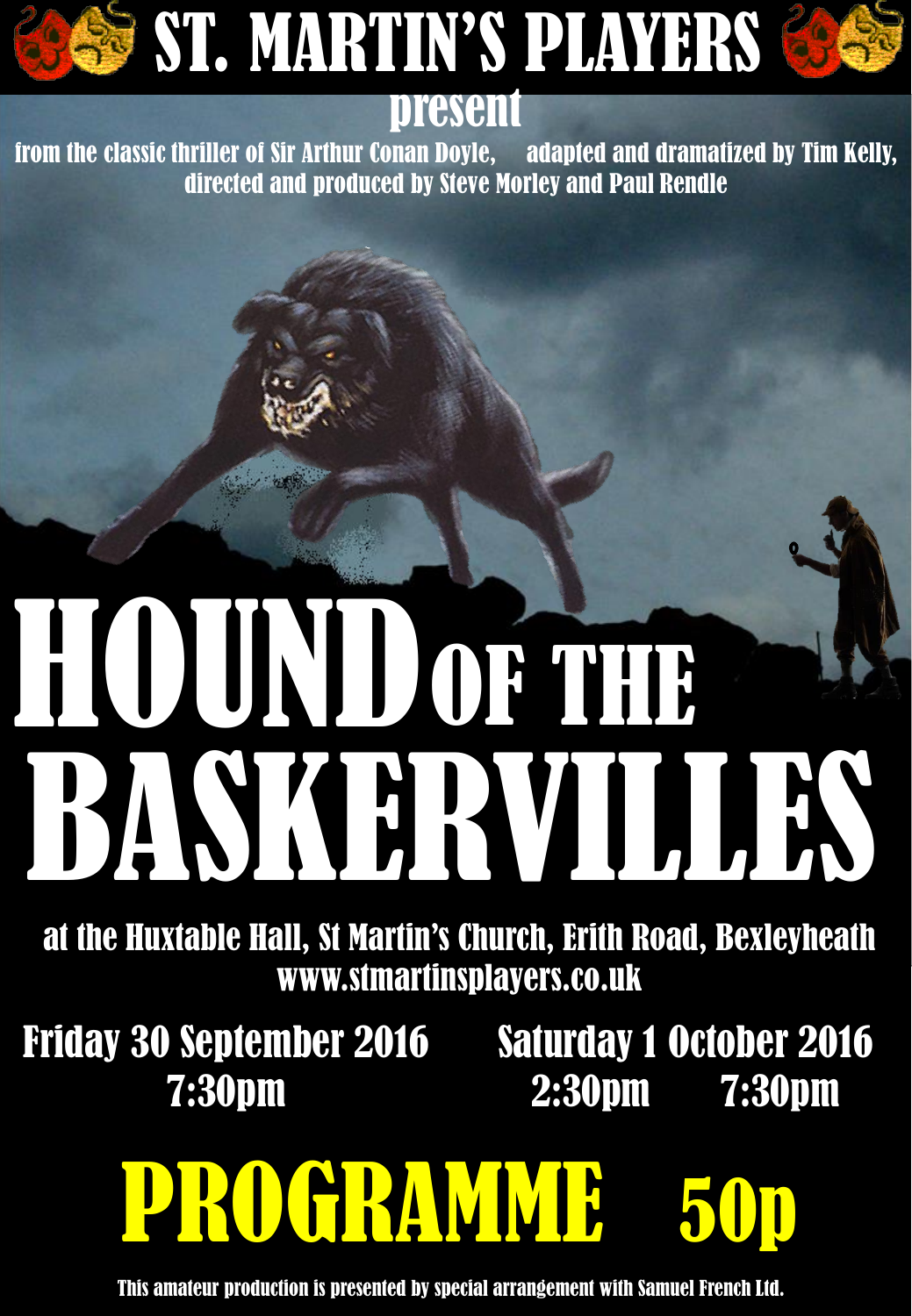### THE DIRECTOR WELCOMES YOU

Our last production, 'Key For Two', was a hilarious production, so when selecting our next play, I decided to avoid a comedy, so returned to the thriller genre. Having set the right tone when I had worked on other period pieces ('Jekyll And Hyde' and 'The Ghost Train'), and that 'Hound Of The Baskervilles' had previously been suggested to me, the time was right to 'let the dog out'.

With the confidence that Dave and Barry would work hard to provide an excellent set, and Monica's keen eye for costumes and décor, and a cast suited to their roles, I was confident that this would be a brilliant production. Except, one problem remained – the butler!

We were one man down from the start, and while a potential new member was very keen to play the part of Barrymore, his studies prevented him from continuing. Therefore Paul and I wish to offer our deepest gratitude and thanks to Lindsey for stepping into the role like a natural – and with just a few weeks to go.

It has been a pleasure to work with a number of talented people – not just on stage, but those who always demonstrate their technical abilities to make each production special. I sincerely hope that you enjoy the performance, and look forward to seeing you at future productions. SDM

# PLEASE SUPPORT OUR RAFFLE

*As usual, we will hold a raffle for charity at each performance. Tickets will be on sale at the rear of the hall before the performance and during the interval. The draw will take place during Act 2, and the winning numbers will be displayed at the end of the performance.*

### WE ARE MACMILLAN **CANCER SUPPORT**



**To coincide with The World's Largest Coffee Morning, we have selected Macmillan Cancer Support as our charity for this production. Founded in 1911, Macmillan is one of the UK's largest charities, dedicated to supporting those affected by cancer.**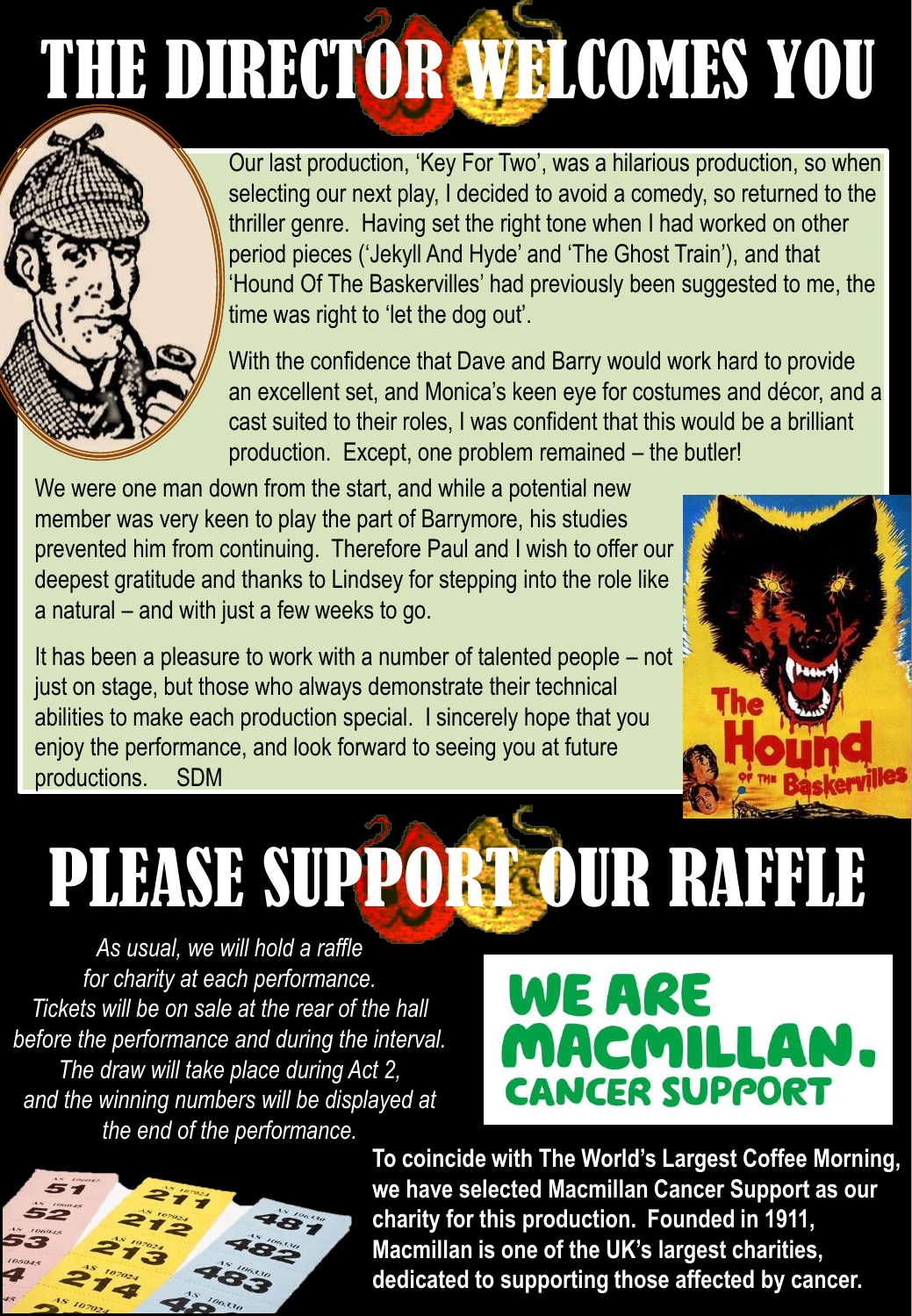# THE WRITER AND THE PLAY



Sir Arthur Conan Doyle was born in Edinburgh in 1859; he attended the university there to study medicine. Later, as he moved around the country establishing new practices, he engaged in further studies, including botany and ophthalmology. While studying, Doyle also started to write short stories, publishing his first work featuring Sherlock Holmes and Dr Watson, 'A Study In Scarlet' in 1886, during the quieter times at his Southsea practice.

'The Hound Of The Baskervilles', written in 1901, was the third full novel featuring the detective, and is often regarded as the most famous of his works. Originally serialised over nine months in 'The Strand Magazine'., this is was the first work featuring Holmes for eight years, after there was public outcry following the deaths of Holmes and Professor Moriarty in 'The Final Problem'. Many film and stage adaptations have since been produced; our script was adapted from the original works by Tim Kelly, an American playwright, in 1976, and designed to be adaptable to almost any era.

**'Sir Henry has become heir to the Baskerville fortune, a legacy that comes complete with a family curse – death at the fangs of a living horror prowling the English moor. Only Sherlock Holmes can stop the beast from striking again. While mysterious lights signal Baskerville Hall, and the hound terrifies the countryside, the sleuthing begins and suspicion falls on sinister servants, butterfly collectors, ladies in distress, and escaped convicts'.**

#### Our production is set in the Edwardian era; the action takes place in the sitting room of Baskerville Hall, a manor house on the moor, in the west country of England.

The play comprises two acts of three scenes each; there will be a short interval after Act 1, when refreshments will be available in the small hall.

- Act 1 Scene 1 Early afternoon
	- Scene 2 A few days later
	- Scene 3 Still later in the week, night
- Act 2 Scene 1 Two days later
	- Scene 2 That night
	- Scene 3 The following evening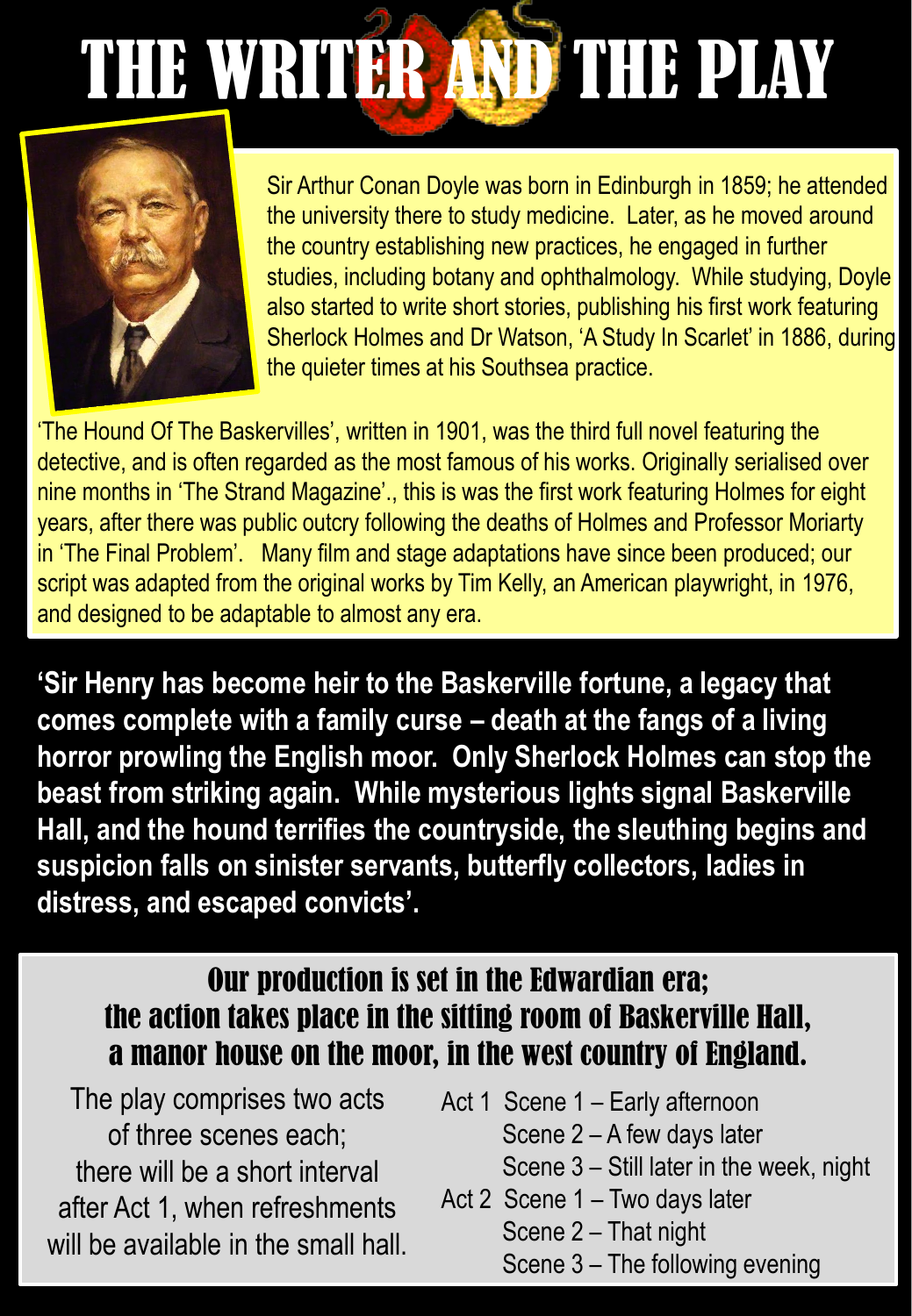



 VAL COATES as LADY AGATHA MORTIMER Val first joined in 2008, debuting in 'Murder In Play', and to date, is our only female panto dame, having played an Ugly Sister in 2012, and her favourite role, Widow Twankey, earlier this year. Sometimes her roles are very active, sometimes they are not – strangely, she enjoyed sleeping on a hard wooden table throughout the second half of 'The Ghost Train'.

### UTORIA JAMIESON as PER

Having played child roles for many years, Vicky has moved into a wide range of 'grown-up' parts (not always as a serving maid!). Her dad, Mark, also performs with the group, and they enjoy performing together. Favourite roles including Simple Simon in 'Robin Hood' (while Mark played her mother), and when he had to smash bottles over her head in 'Jekyll And Hyde' (or any fragments remaining after he touched them!)





#### MARION BIRAM as MRS. BARRYMORE

Joining the group in 2008 to keep Val company, Marion has taken a number of key roles, from Mole in 'Toad Of Toad Hall', to Mr Hyde's female companion, and even won an award for the role of Karen in 'Crazy Capers Dodgy Deals'. Marion has also helped backstage on many occasions, and enjoys sourcing and making props.

### JULIE EXELL as KATHY STAPLETON

A lady-in-waiting in our first production of Aladdin, Julie remembers the scary experience of waiting for the sound effects at the opening of her first play, 'Post Horn Gallop' – they didn't come (aah! the early days of technology!) Julie works closely with Monica to ensure all of the cast are well dressed, also bringing glamour to her own parts – wearing a long fur coat throughout 'Outside Edge' – that must have been rather hot on stage!





### RAE CALNAN as LAURA LYONS

Another long-standing member, first appearing in 'Play On', Rae is our makeup expert. There have been numerous creations, from dames to villains to monsters, and even transforming herself into her favourite character, Nobby the Panda in 'Aladdin' this year. One strong memory that remains is half an hour of ad-libbing with the audience to keep them occupied in the power cut during 'Cinderella' in 2012.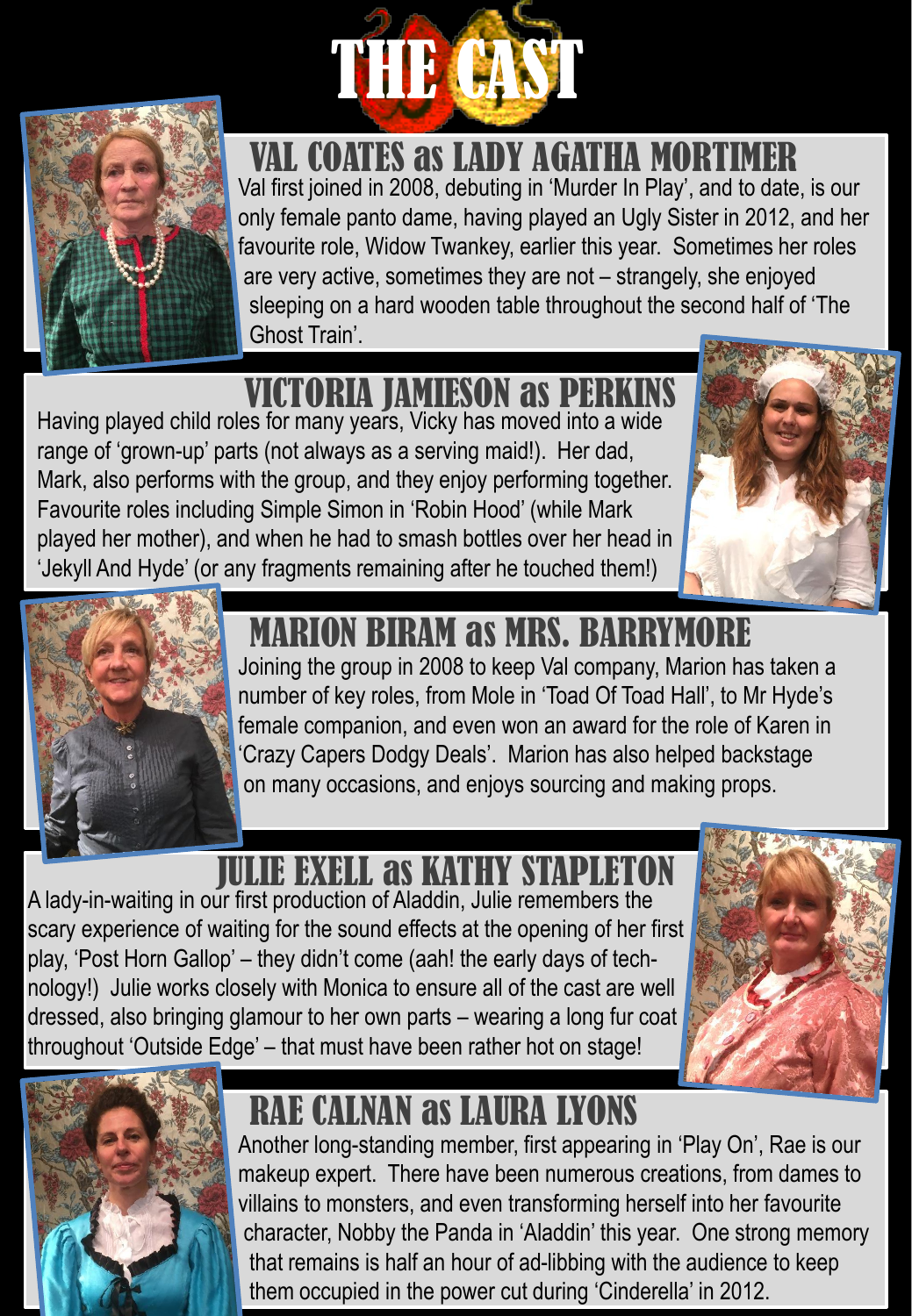*Thank you to the well-known detective, Richard 'Holmes' Percival, for his research into the group's 26-year history and assistance with some of the facts we couldn't remember!*

#### DAVID BARNETT as DR. JOHN WAT

A veteran of our original production of 'See How They Run', Dave had the pleasure of stepping into the same role ten years later – the dashing L/Cpl. Winton. A three-time Abanazar, Dave is appearing on our stage in his 60<sup>th</sup> production; additionally, he directs, builds and decorates, but surely it's a coincidence that, as our Treasurer, he always seems to take expensive holidays straight after a production!





#### RICHARD PERCIVAL as SHERLOCK HOLMES

Since joining us in 1999 for our one-act play 'Pride And Joy', Richard is currently our group's Chairman. He has had many memorable panto roles, from Bluebeard (in which he died his own beard blue), to Tinkerbell (being pulled on by a rope through the window). While there have been many more serious roles in mysteries and thrillers, and has murdered a few times on stage, the Tinman remains his favourite

### SIMON WATKINS as SIR HENRY BASKER

'Seamlessly playing 25-year-olds, 25 years later' claims Simon! He has been with us since 'Keeping Down With The Joneses'. His favourite role is Idle Jack, having played the part in both productions of 'Dick Whittington'. Many of us still remember Simon falling off the stage in one play many years ago – and bouncing straight up again out of fear!





#### LINDSEY CLAYTON as BARRYMORE

Lindsey is our newest member, first appearing as Wishee Washee in this year's production of 'Aladdin', and then as Anne in 'Key For Two' in May. She has shown her enthusiasm for the Players by always being ready to throw herself into helping with every production – and dragging her family onto the stage for the panto community song.

#### BARRY GAVIN as JACK STAPLETON

Barry first appeared as a baby in a pram in the 1995 panto. Since then, he has appeared in 'See How They Run!' twice, with last year's appearance as Lionel Toop (in just his underwear) being his favourite role. While Barry is another key builder of sets and unusual set pieces, he is now appearing in his  $40<sup>th</sup>$  production – just don't ask him to sing, otherwise you might fall off your chair laughing, just like our directors do!

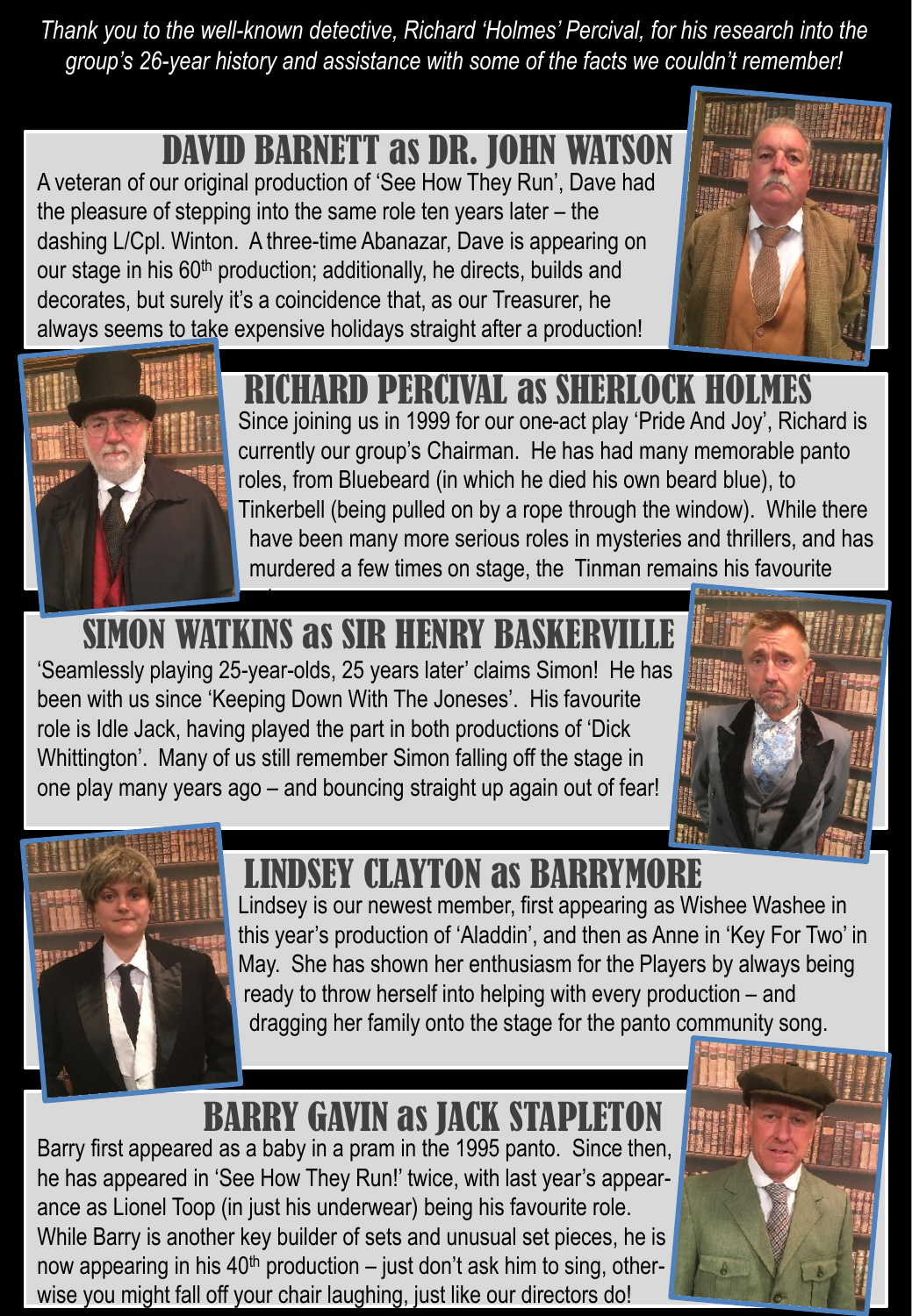

| <b>Prompt</b>                                 | <b>DARYL O'SULLIVAN</b>                                                                         |
|-----------------------------------------------|-------------------------------------------------------------------------------------------------|
| <b>Stage Manager</b>                          | <b>LISA SCUTT</b>                                                                               |
| <b>Properties</b>                             | <b>LINDSEY CLAYTON</b><br><b>LISA SCUTT</b>                                                     |
| <b>Wardrobe</b><br><b>Additional Costumes</b> | <b>MONICA CANE</b><br><b>STAGE COSTUME (Dartiord)</b>                                           |
| <b>Make-Up</b>                                | <b>IRALE CALENAN</b>                                                                            |
| <b>Set Construction</b>                       | DAVID BARNETT<br><b>BARRY GAVIN</b>                                                             |
| <b>Backdrop Artist</b>                        | <b>DAVID BATCHELOR</b>                                                                          |
| <b>Sound and Lighting</b>                     | DAVID BATCHELOR<br><b>CHRIS SUGGITT</b>                                                         |
| <b>Box Office</b>                             | <b>RICHARD PERCIVAL</b>                                                                         |
| <b>Front-Of-House</b>                         | SUE ADAMS, WENDY BARNETT,<br>ANN HAZELTON, ANNE RAWLINGS,<br><b>GORETTI STONE, MARTIN STONE</b> |
| <b>Refreshments</b>                           | <b>ANN BATCHELOR et al</b>                                                                      |
| <b>Poster and Programme STEVE MORLEY</b>      |                                                                                                 |

THE SMALL PRINT... Please note that smoking is not permitted anywhere in the building. As a courtesy to those on stage and in the audience, please turn off your mobile 'phone and refrain from using flash photography. Fire exits are located at either side of the stage and at the rear of the hall; in the unlikely event of an emergency, please leave the hall by the nearest safe exit and assemble in the car park. Thank you.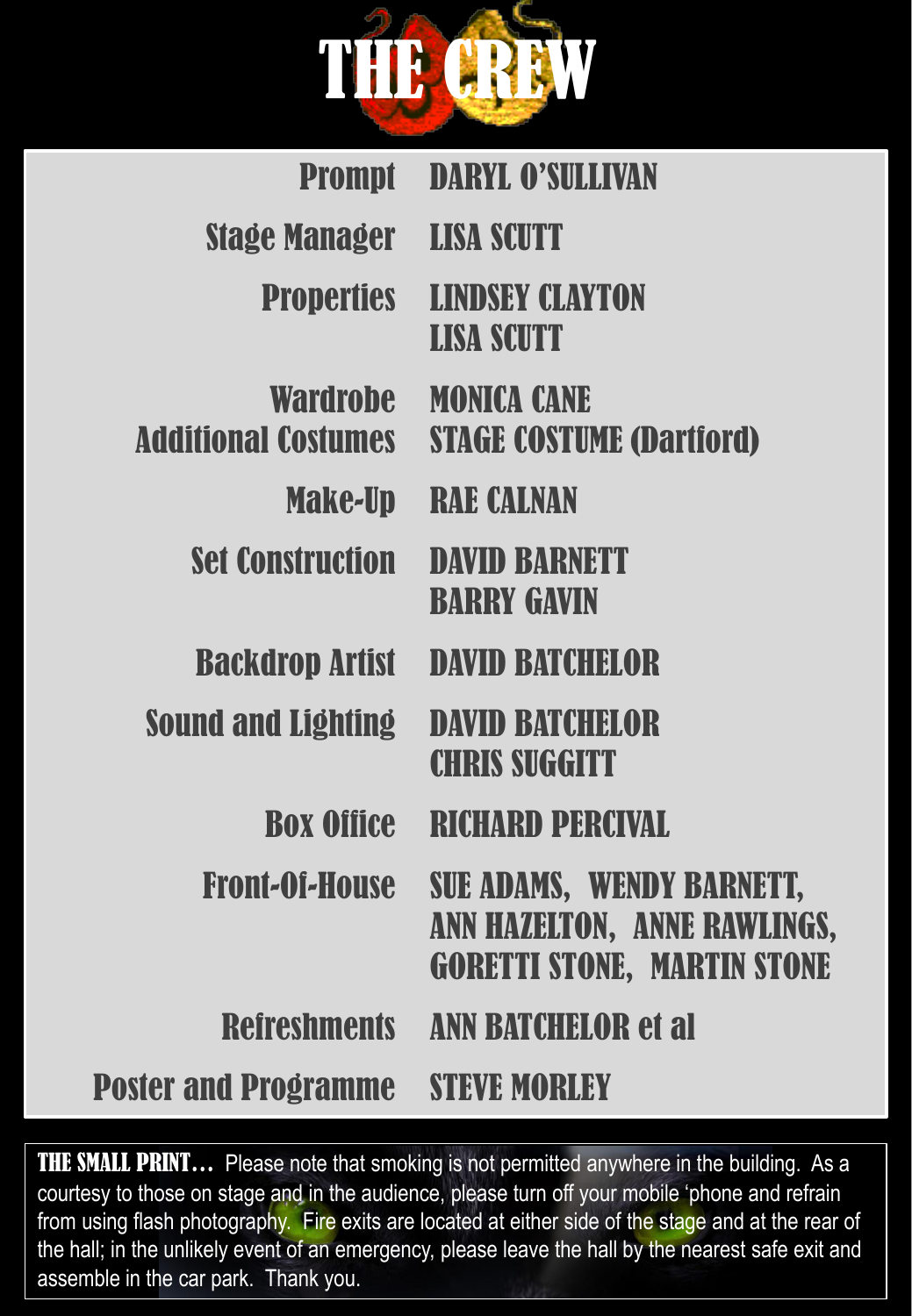# COME AND JOIN US!

When I first appeared with the Players in 'The Roses Of Eyam', I was just a teenager from the Scout Group next door helping to make a crowd scene: back then, I never thought that twenty years later, I would be directing my third production for the group. However, it does have its challenges – especially when holidays and work commitments limit the number of members reading for parts. There's no getting away from it – **WE NEED NEW MEMEBRS!** Particularly men – for both this production and the last one, we have had to make alternative arrangements so we could continue to put on a show.

To inspire any 'new blood', I have included some pen portraits in this programme, the first time we have done this for many years, and we have certainly enjoyed reminiscing to give you a snapshot of our greatest memories, so you can see how much fun we have treading the boards. My own memories from the stage include being almost drowned when having 'soup' thrown in my face in 'How The Other Half Loves', a role in our first musical production 'The End Of The Pier Show', and the audience cheering for me as the villain in 'Jack And The Beanstalk ('09). But I have had just as much fun backstage – making unusual props and stage managing (setting up the Mad Tea Party in just one minute comes to mind!)

I have made some great, inspirational friends over the years, and would recommend coming along to our auditions, speaking to one of us, or contacting us on Facebook to learn more. We are more than happy to welcome anyone, whether they want to try for a major role, hang back in the chorus, or support the production without performing – so come along! SDM

## OUR NEXT PRODUCTION



*Directed and Produced by Barry and Debra Gavin*



*27-28 January & 3-4 February 2017* 

*Readings and auditions will take place in the Small Hall, on Friday 7 October and Wednesday 12 October, at 8:00pm*